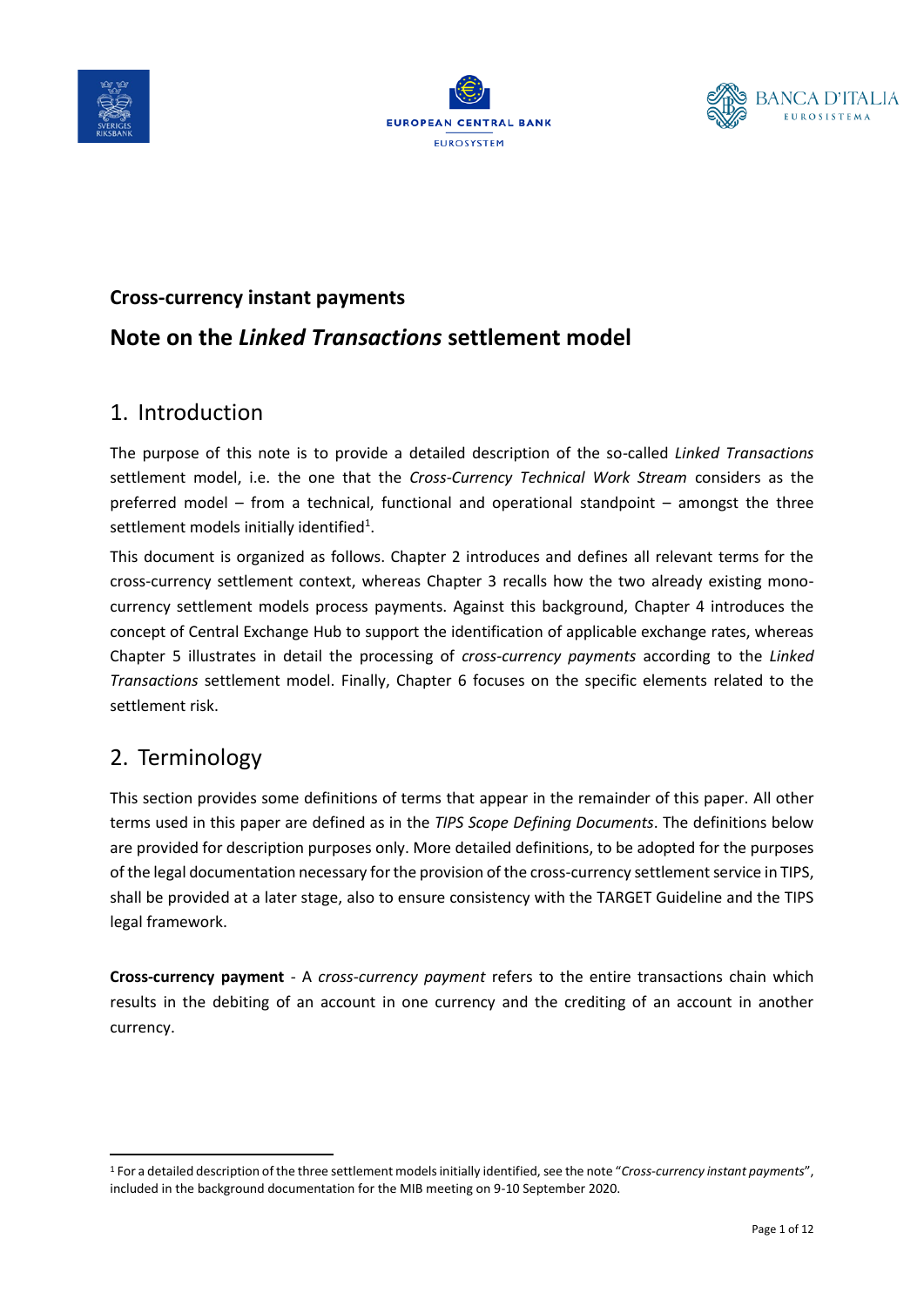





**Cross-currency payment message** - The Originator PSP sends a *cross-currency payment message* to instruct an instant payment in which debited and credited accounts are denominated in different currencies.

**Cross-currency payment confirmation message** - The Beneficiary PSP returns a *cross-currency payment confirmation message* to accept a previously received *cross-currency payment message*.

**Cross-currency settlement confirmation message** - TIPS sends a *cross-currency settlement confirmation message* to notify the settlement of a previously received *cross-currency payment message*.

**Mono-currency payment** - A *mono-currency payment* refers to the entire transactions chain which results in the debiting of an account in one currency and the crediting of an account in the same currency.

**Mono-currency payment message** - The Originator PSP sends a *mono-currency payment message* to instruct an instant payment which debits and credits two accounts denominated in the same currency.

**Mono-currency payment confirmation message** - The Beneficiary PSP returns a *mono-currency payment confirmation message* to accept a previously received *mono-currency payment message*.

**Mono-currency settlement confirmation message** - TIPS sends a *mono-currency settlement confirmation message* to notify the settlement of a previously received *mono-currency payment message*.

**Linked payment message** - The Originator PSP sends a *linked payment message* to instruct a (crosscurrency or mono-currency) instant payment that TIPS may only settle simultaneously with another *linked payment message*.

**Cross-currency PSP** - A *cross-currency PSP* is a PSP holding accounts in multiple currencies in TIPS. This implies that a *cross-currency PSP* has to be setup as multiple parties in TIPS, one for each currency (although it is possible for the same legal entity to appear as more than one parties in TIPS). For example, a *cross-currency PSP* settling in euro and SEK has to be setup as two parties, one with an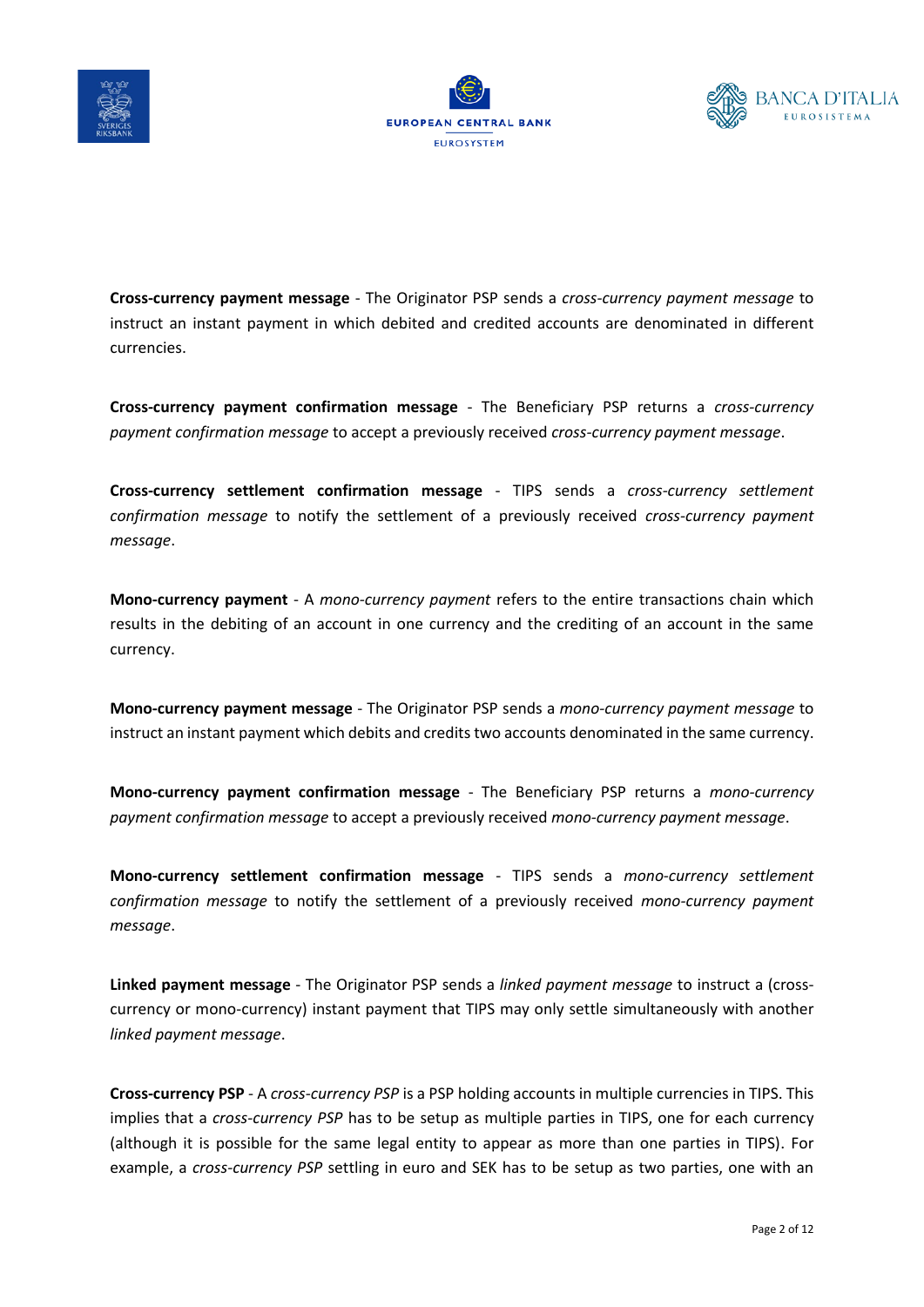





account in euro in the book of a euro Central Bank and one with an account in SEK in the book of the Sveriges Riksbank.

## 3. Mono-currency settlement models

This Chapter describes the two settlement models that are currently implemented in TIPS and that allow settlement of *mono-currency payments*.

#### 3.1.Standard (STD) settlement model

The Standard (STD) settlement model is the TIPS implementation of the settlement model envisaged by the SCT-Inst scheme rulebook. For the time being, this model is used for euro payments only; with the on-boarding of the Swedish banking community, it may be used also for payments in SEK as of May 2022. The following table describes the processing steps of the STD settlement model:

| <b>Step</b>             | <b>Description</b>                                                                                                                                                                                                                                                                                                                                                                                                                                                                |
|-------------------------|-----------------------------------------------------------------------------------------------------------------------------------------------------------------------------------------------------------------------------------------------------------------------------------------------------------------------------------------------------------------------------------------------------------------------------------------------------------------------------------|
| 1                       | The Originator PSP sends a mono-currency payment message to TIPS.                                                                                                                                                                                                                                                                                                                                                                                                                 |
| $\mathbf{2}$            | In case of successful validation of the mono-currency payment message received from the<br>Originator PSP, TIPS reserves the amount to be debited on the account of the Originator PSP<br>and forwards the mono-currency payment message to the Beneficiary PSP.                                                                                                                                                                                                                  |
| $\overline{\mathbf{3}}$ | In case of acceptance of the <i>mono-currency payment message</i> received from TIPS, the<br>Beneficiary PSP sends back to TIPS a mono-currency payment confirmation message.                                                                                                                                                                                                                                                                                                     |
| 4                       | In case of successful validation of the mono-currency payment confirmation message received<br>from the Beneficiary PSP, TIPS settles the mono-currency payment as follows:<br>it debits the Originator PSP account with the amount previously reserved,<br>٠<br>it credits the Beneficiary PSP account with the same amount.<br>٠<br>Thereafter, TIPS sends back to the Originator PSP and to the Beneficiary PSP the relevant<br>mono-currency settlement confirmation message. |

### 3.2.Single Instructing Party (SIP) settlement model

The Single Instructing Party (SIP) settlement model has been defined in the context of the on-boarding of the Swedish banking community. For the time being, this model is planned to be used as of May 2022 and only for payments in SEK; recently, the Eurosystem submitted to the EPC a change request of the SCT-Inst scheme, with the objective of facilitating the adoption of this model also for euro payments. The following table describes the processing steps of the SIP settlement model: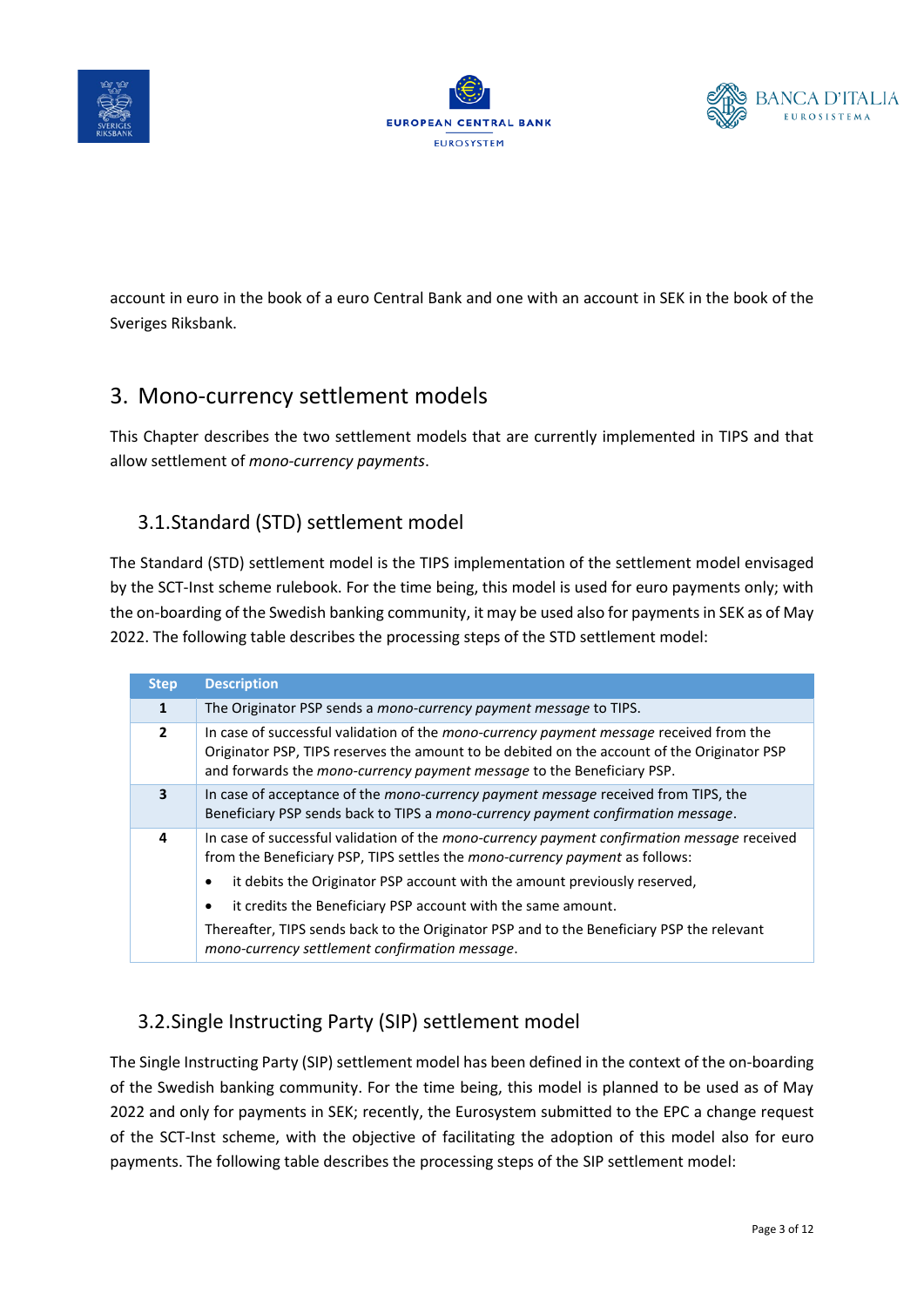





| <b>Step</b>  | <b>Description</b>                                                                                                                                                                                                                                                                                                                                                                                                                                                             |
|--------------|--------------------------------------------------------------------------------------------------------------------------------------------------------------------------------------------------------------------------------------------------------------------------------------------------------------------------------------------------------------------------------------------------------------------------------------------------------------------------------|
| 1            | The Single Instructing Party sends a mono-currency payment message, received from the<br>Originator PSP and already cleared with the Beneficiary PSP, to TIPS.                                                                                                                                                                                                                                                                                                                 |
| $\mathbf{2}$ | In case of successful validation of the <i>mono-currency payment message</i> received from the<br>Single Instructing Party, TIPS settles the <i>mono-currency payment</i> as follows:<br>it debits the Originator PSP account with the payment amount,<br>$\bullet$<br>it credits the Beneficiary PSP account with the same amount.<br>$\bullet$<br>Thereafter, TIPS sends back to the Single Instructing Party the relevant mono-currency<br>settlement confirmation message. |

### 4. Central Exchange Hub

This Chapter describes the *Central Exchange Hub* (CEH) currency-trading model, which the *Cross-Currency Technical Work Stream* has identified as an optional feature for *cross-currency payments* in TIPS.

This currency-trading layer identifies the possible models by which the currency conversion rate for an instant payment transaction is defined prior to being sent to the TIPS technical platform for settlement. The currency conversion rate may be defined (i) in a decentralised manner outside of the TIPS technical platform (i.e. PSPs interact bilaterally between each other to define the currency conversion rate); or (ii) in a centralised manner based on a new functionality that the TIPS technical platform would provide.

The two aforementioned models (decentralised and centralised) are not mutually exclusive and may coexist in a real-life cross-currency ecosystem. As to the latter (centralised model), a CEH may be implemented, in order to offer the following features:

- $\bullet$  to the Cross-Currency PSPs: the possibility to publish in the CEH the FX-rates<sup>2</sup> they offer to the Originator PSPs;
- to the Originator PSPs: the possibility to query the CEH in order to retrieve the available FXrates and choose the best one for their transactions.

<sup>&</sup>lt;sup>2</sup> Typically, each Cross-Currency PSP using the CEH would offer FX-rates for all possible couples of currencies that are eligible for settlement in TIPS or only for a subset of them. Furthermore, for any given couple of currencies, each Cross-Currency PSP may offer different FX-rates, depending on the currency of the originator and of the beneficiary (e.g. the FX-rate for EUR- >SEK payments may differ from the FX-rate for SEK->EUR payments). FX-rates may also differ depending on the amount of the transaction for which they will apply. Finally, each FX-rate would have a validity period, in order to allow Cross-Currency PSPs managing FX-rates variations over time.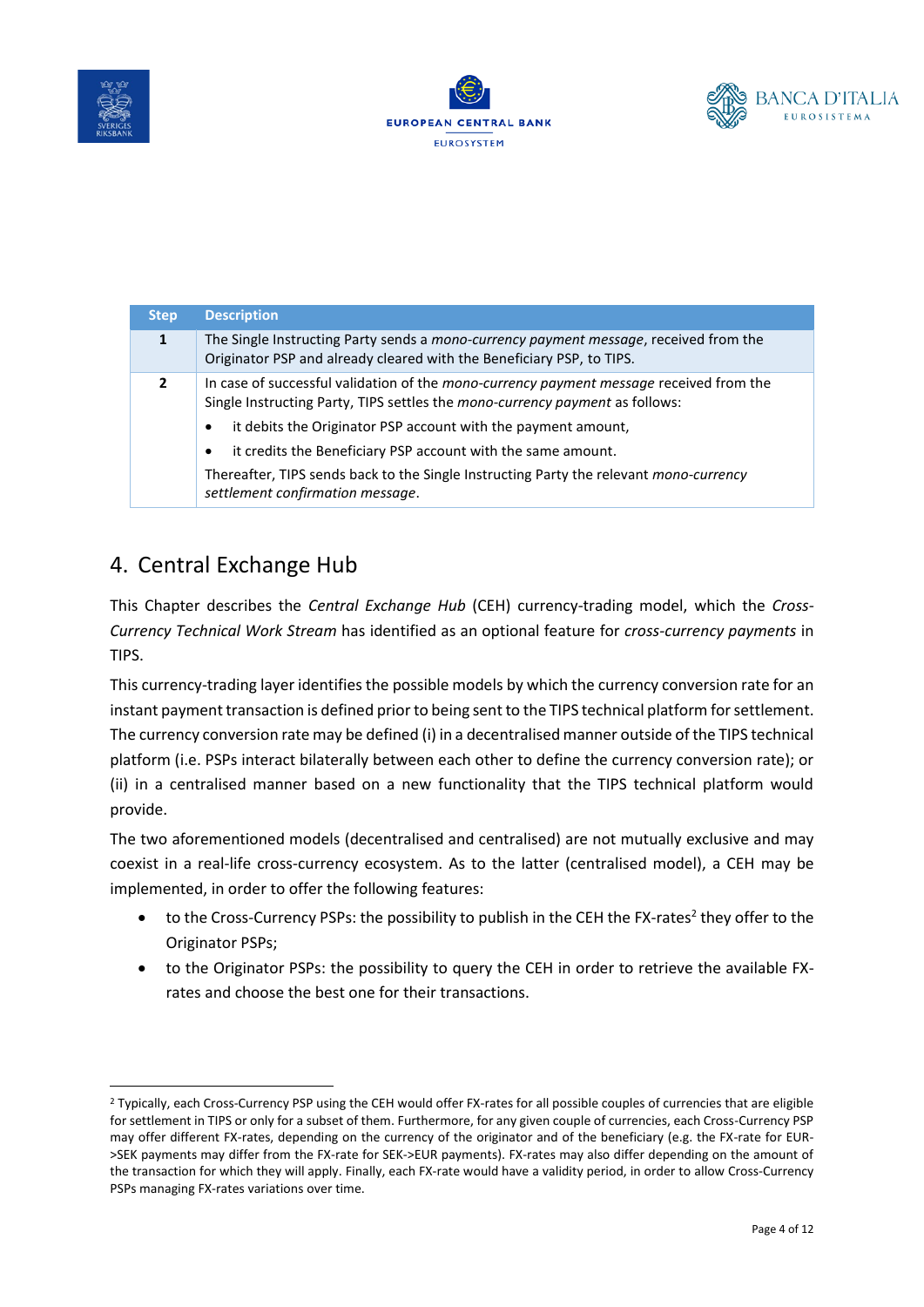





The following diagram and table describe the processing steps that take place, prior to settlement, when the Originator PSP opts for using the CEH to trade an FX-rate for a given cross-currency instant payment<sup>3</sup>:



| <b>Step</b>              | <b>Description</b>                                                                                                                                                                                                                                                                                                                                                                                                          |
|--------------------------|-----------------------------------------------------------------------------------------------------------------------------------------------------------------------------------------------------------------------------------------------------------------------------------------------------------------------------------------------------------------------------------------------------------------------------|
| 1                        | The Originator sends a cross-currency Payment Initiation Request to the Originator PSP. This<br>step is out of the perimeter of the CEH and it may be implemented (and offered to end-users)<br>differently for any given Originator PSP.                                                                                                                                                                                   |
| $\overline{\phantom{a}}$ | The Originator PSP sends a Retrieve Exchange Rate Request to the CEH. Based on the<br>information included in the original Payment Initiation Request, this Retrieve Exchange Rate<br>Request includes at least the transaction amount and the two currencies involved.                                                                                                                                                     |
| $\overline{\mathbf{3}}$  | The CEH returns a Retrieve Exchange Rate Response to the Originator PSP. Based on the<br>information included in the related Retrieve Exchange Rate Request, this Retrieve Exchange Rate<br>Response includes the list of all currently valid and applicable FX-rates (each of them with the<br>BIC of the relevant Cross-Currency PSP).                                                                                    |
| 4                        | The Originator PSP sends a Cross-Currency Payment to TIPS for settlement. Based on the list of<br>all currently valid and applicable FX-rates included in the Retrieve Exchange Rate Response<br>received from the CEH, the Originator PSP selects the Cross-Currency PSP (with the related FX-<br>rate) for the given transaction and send it to TIPS for settlement as a <i>linked cross-currency</i><br>payment message. |

<sup>&</sup>lt;sup>3</sup> The details of the description of the steps provided in the table may change when the actual requirements for the CEH will be defined.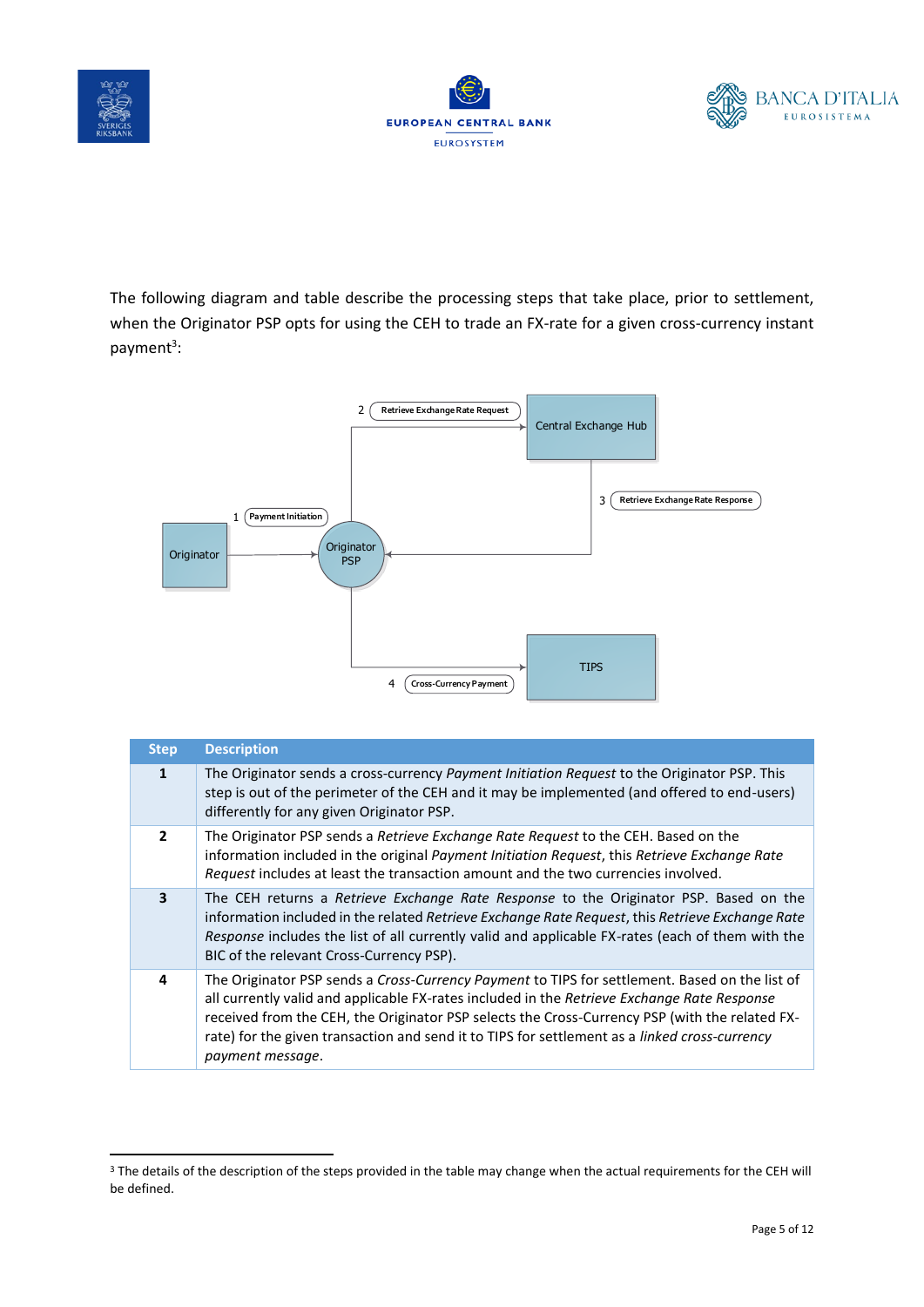





As highlighted at the beginning of this Chapter, the CEH would be an optional feature of the crosscurrency settlement service in TIPS, which implies each Originator PSP and Cross-Currency PSP would be free to opt for a centralised model only (based on the CEH), a decentralised model only or both (e.g. using one model for certain types of transactions and the other one for other types of transactions).

Regardless of the chosen currency trading model, all the steps listed before always takes place before the settlement process described in the following Chapter.

# 5. Cross-currency Linked-Transactions (LKT) settlement model

This Chapter describes the *Linked-Transactions* (LKT) settlement model, which the *Cross-Currency Technical Work Stream* has identified as the preferred settlement model for *cross-currency payments* in TIPS.

#### 5.1.Settlement model overview

The LKT settlement model processes a *cross-currency payment* with two transactions, the former between the Originator PSP and a Cross-Currency PSP (in the currency of the originator), the latter between the same Cross-Currency PSP and the Beneficiary PSP (in the currency of the beneficiary). When processing a *cross-currency payment*, TIPS ensures that the two relevant transactions are settled at the same time.

Regardless the model used for identifying the exchange rate to be applied for the payment (i.e. with or without making use of the Central Exchange Hub), the selected exchange rate is included in the *cross-currency payment message* sent for settlement by the Originator PSP and it is checked and validated by the Cross-Currency PSP during the settlement process. For this reason, TIPS does not perform any check or validation on the exchange rate.

As in the most general scenario both mono-currency settlement models (i.e. the STD and the SIP) may be used for all currencies eligible in TIPS, the detailed processing steps of the LKT settlement model are illustrated in the next Sections for each scenario resulting from all the possible combinations of the two aforementioned mono-currency settlement models.

#### 5.2.STD/STD scenario

The following table describes the processing steps of the LKT settlement model when both legs of the *cross-currency payment* are processed according to the STD settlement model: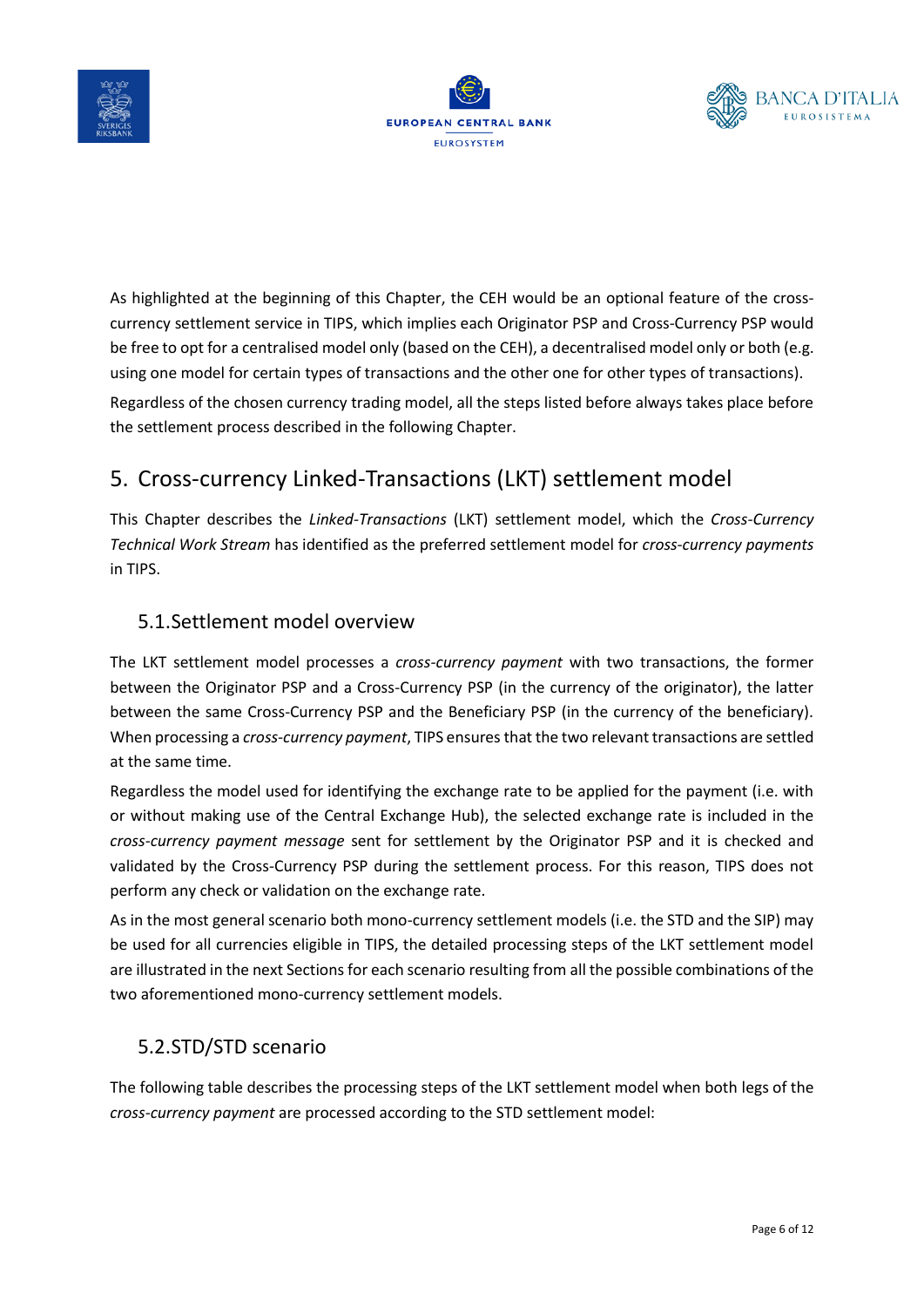





| <b>Step</b>  | <b>Description</b>                                                                                                                                                                                                                             |
|--------------|------------------------------------------------------------------------------------------------------------------------------------------------------------------------------------------------------------------------------------------------|
| $\mathbf{1}$ | The Originator PSP sends a linked cross-currency payment message to TIPS.                                                                                                                                                                      |
| $\mathbf{2}$ | In case of successful validation of the linked cross-currency payment message received from<br>the Originator PSP, TIPS                                                                                                                        |
|              | [OPTIONAL] <sup>4</sup> reserves the amount to be debited, expressed in the currency of the<br>originator, on the account of the Originator PSP and                                                                                            |
|              | forwards the linked cross-currency payment message to the Cross-Currency PSP.<br>$\bullet$                                                                                                                                                     |
| 3            | In case of acceptance <sup>5</sup> of the linked cross-currency payment message received from TIPS, the<br>Cross-Currency PSP sends back to TIPS                                                                                               |
|              | a linked cross-currency payment confirmation message and<br>$\bullet$<br>the corresponding linked mono-currency payment message, expressed in the currency of<br>$\bullet$                                                                     |
|              | the beneficiary <sup>6</sup> .                                                                                                                                                                                                                 |
| 4            | In case of successful validation of the linked cross-currency payment confirmation message<br>received from the Cross-Currency PSP, TIPS puts the original linked cross-currency payment on-<br>hold.                                          |
|              | In case of successful validation of the linked mono-currency payment message received from<br>the Cross-Currency PSP, TIPS                                                                                                                     |
|              | [OPTIONAL] reserves the amount to be debited, expressed in the currency of the<br>beneficiary, on the account of the Cross-Currency PSP and                                                                                                    |
|              | forwards the linked mono-currency payment message to the Beneficiary PSP.<br>$\bullet$                                                                                                                                                         |
| 5            | In case of acceptance of the linked mono-currency payment message received from TIPS, the<br>Beneficiary PSP sends back to TIPS a linked mono-currency payment confirmation message.                                                           |
| 6            | In case of successful validation of the linked mono-currency payment confirmation message<br>received from the Beneficiary PSP, TIPS releases the original linked cross-currency payment and<br>settles the cross-currency payment as follows: |
|              | it debits the Originator PSP account with the payment amount expressed in the currency of<br>$\bullet$<br>the originator,                                                                                                                      |
|              | it credits the Cross-Currency PSP account (denominated in the currency of the originator)<br>$\bullet$<br>with the same amount,                                                                                                                |
|              | it debits the Cross-Currency PSP account (denominated in the currency of the beneficiary)<br>$\bullet$<br>with the payment amount expressed in the currency of the beneficiary,                                                                |
|              | it credits the Beneficiary PSP account with the same amount.<br>٠                                                                                                                                                                              |
|              | Thereafter, TIPS sends back:                                                                                                                                                                                                                   |
|              | to the Originator PSP the relevant linked cross-currency settlement confirmation message<br>and                                                                                                                                                |

<sup>&</sup>lt;sup>4</sup> The reservation of funds is considered optional from the functional, technical and operational standpoints. Legally, there is no requirement for the reservation of funds, as a mandatory step of the settlement process. However, unless the process involves a reservation of funds stage, the risk of settlement fails would increase. These considerations also apply to the remaining scenarios appearing in the rest of this document.

<sup>5</sup> This includes checking and validating the correctness of the exchange rate specified in the message.

<sup>6</sup> The Cross-Currency PSP calculates the amount in the target currency based on the amount (in the currency of the Originator) and the exchange rate specified in the original *linked cross-currency payment* message.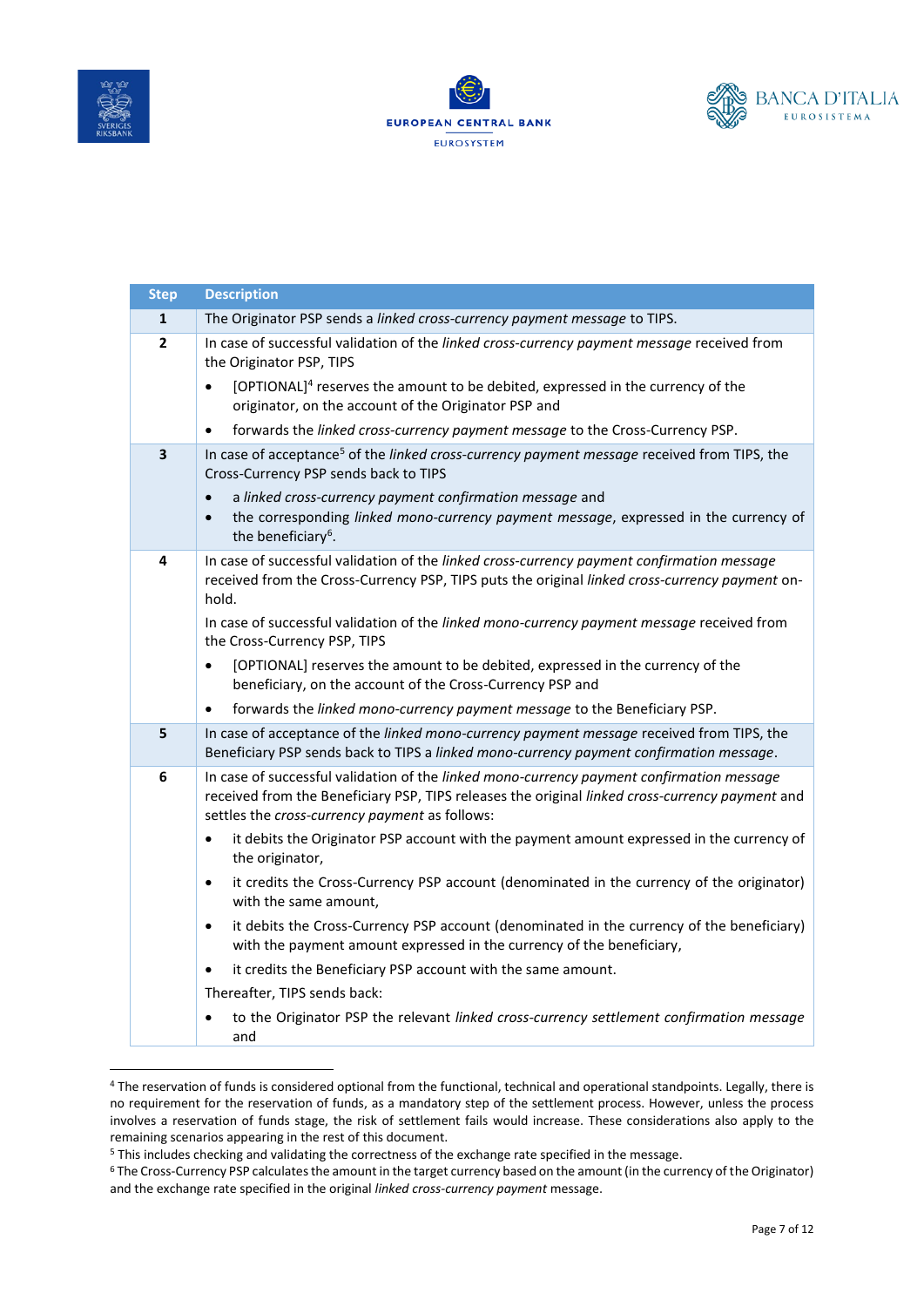





| Step / | <b>Description</b>                                                                                                         |
|--------|----------------------------------------------------------------------------------------------------------------------------|
|        | to the Cross-Currency PSP and to the Beneficiary PSP the relevant linked mono-currency<br>settlement confirmation message. |

#### 5.3.STD/SIP scenario

The following table describes the processing steps of the LKT settlement model when the first leg of the *cross-currency payment* is processed according to the STD settlement model, whereas the second leg is processed according to the SIP settlement model:

| <b>Step</b>             | <b>Description</b>                                                                                                                                                                                                                                                                              |
|-------------------------|-------------------------------------------------------------------------------------------------------------------------------------------------------------------------------------------------------------------------------------------------------------------------------------------------|
| $\mathbf{1}$            | The Originator PSP sends a linked cross-currency payment message to TIPS.                                                                                                                                                                                                                       |
| $\overline{2}$          | In case of successful validation of the linked cross-currency payment message received from<br>the Originator PSP, TIPS                                                                                                                                                                         |
|                         | [OPTIONAL] reserves the amount to be debited, expressed in the currency of the<br>originator, on the account of the Originator PSP and                                                                                                                                                          |
|                         | forwards the <i>linked cross-currency payment message</i> to the Cross-Currency PSP.<br>$\bullet$                                                                                                                                                                                               |
| $\overline{\mathbf{3}}$ | In case of acceptance <sup>7</sup> of the linked cross-currency payment message received from TIPS,                                                                                                                                                                                             |
|                         | the Cross-Currency PSP sends back to TIPS a linked cross-currency payment confirmation<br>message and                                                                                                                                                                                           |
|                         | the Single Instructing Party (on the beneficiary side) sends to TIPS the corresponding linked<br>$\bullet$<br>mono-currency payment message (received from the Cross-Currency PSP and already<br>cleared with the Beneficiary PSP), expressed in the currency of the beneficiary <sup>8</sup> . |
| 4                       | In case of successful validation of the linked cross-currency payment confirmation message<br>received from the Cross-Currency PSP, TIPS puts the original linked cross-currency payment on-<br>hold.                                                                                           |
|                         | In case of successful validation of the linked mono-currency payment message received from<br>the Single Instructing Party (on the beneficiary side), TIPS releases the original linked cross-<br>currency payment and settles the cross-currency payment as follows:                           |
|                         | it debits the Originator PSP account with the payment amount expressed in the currency<br>$\bullet$<br>of the originator,                                                                                                                                                                       |
|                         | it credits the Cross-Currency PSP account (denominated in the currency of the originator)<br>$\bullet$<br>with the same amount,                                                                                                                                                                 |
|                         | it debits the Cross-Currency PSP account (denominated in the currency of the beneficiary)<br>$\bullet$<br>with the payment amount expressed in the currency of the beneficiary,                                                                                                                 |
|                         | it credits the Beneficiary PSP account with the same amount.                                                                                                                                                                                                                                    |

<sup>7</sup> This includes checking and validating the correctness of the exchange rate specified in the message.

<sup>8</sup> The Cross-Currency PSP calculates the amount in the target currency based on the amount (in the currency of the Originator) and the exchange rate specified in the original *linked cross-currency payment* message.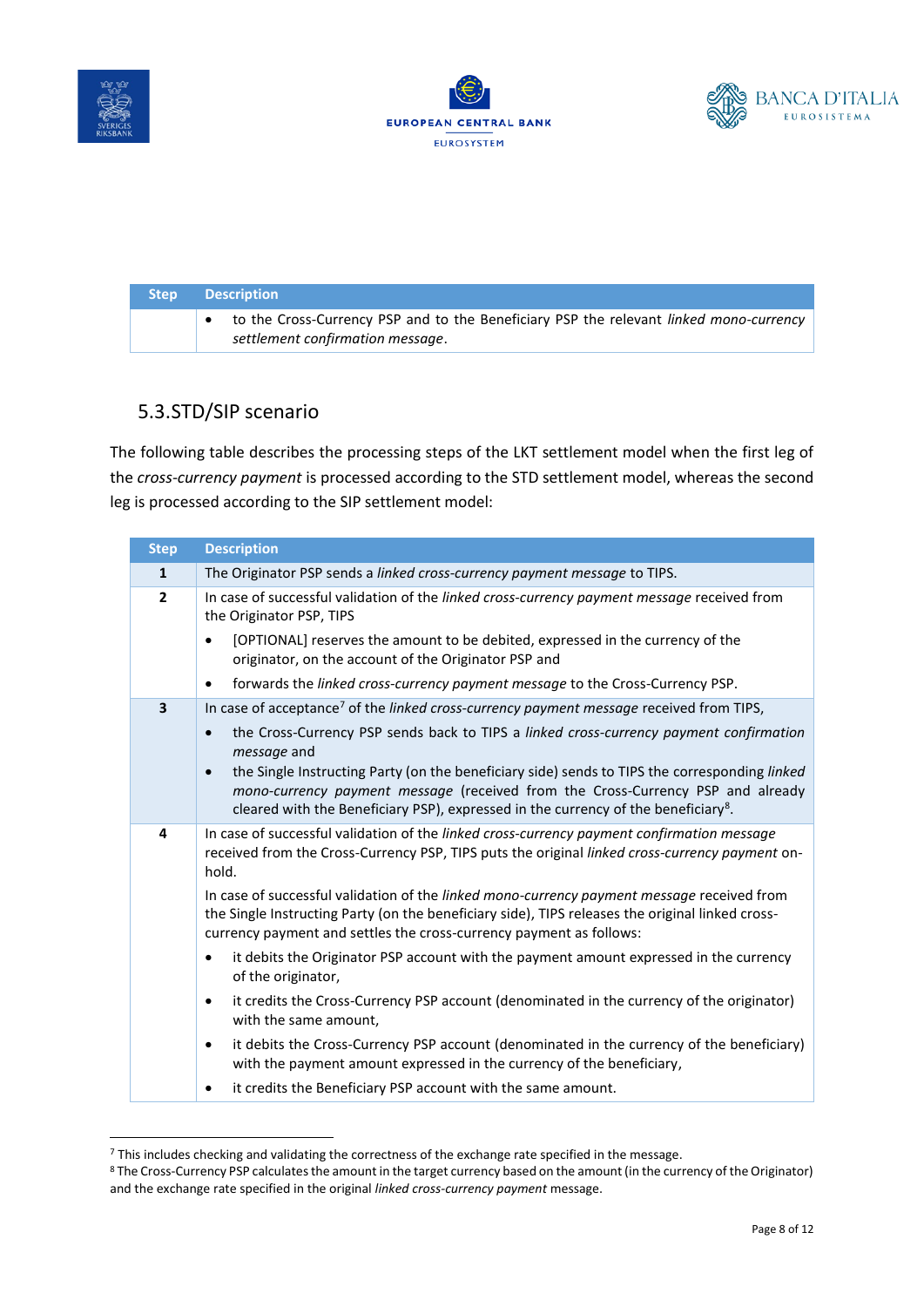





| <b>Step</b> | <b>Description</b>                                                                                                              |
|-------------|---------------------------------------------------------------------------------------------------------------------------------|
|             | Thereafter, TIPS sends back:                                                                                                    |
|             | to the Originator PSP the relevant linked cross-currency settlement confirmation message<br>$\bullet$<br>and                    |
|             | to the Single Instructing Party (on the beneficiary side) the relevant linked mono-currency<br>settlement confirmation message. |

#### 5.4.SIP/STD scenario

The following table describes the processing steps of the LKT settlement model when the first leg of the *cross-currency payment* is processed according to the SIP settlement model, whereas the second leg is processed according to the STD settlement model:

| <b>Step</b>             | <b>Description</b>                                                                                                                                                                                                                                    |
|-------------------------|-------------------------------------------------------------------------------------------------------------------------------------------------------------------------------------------------------------------------------------------------------|
| $\mathbf{1}$            | The Single Instructing Party (on the originator side) sends a linked cross-currency payment<br><i>message</i> (received from the Originator PSP and already cleared with the Cross-Currency PSP <sup>9</sup> )<br>to TIPS.                            |
| $\overline{2}$          | In case of successful validation of the linked cross-currency payment message received from<br>the Single Instructing Party (on the originator side), TIPS puts the linked cross-currency<br>payment on hold.                                         |
| $\overline{\mathbf{3}}$ | The Cross-Currency PSP sends the corresponding linked mono-currency payment message,<br>expressed in the currency of the beneficiary <sup>10</sup> , to TIPS.                                                                                         |
| 4                       | In case of successful validation of the linked mono-currency payment message received from<br>the Cross-Currency PSP, TIPS                                                                                                                            |
|                         | [OPTIONAL] reserves the amount to be debited, expressed in the currency of the<br>beneficiary, on the account of the Cross-Currency PSP and                                                                                                           |
|                         | forwards the <i>linked mono-currency payment message</i> to the Beneficiary PSP.                                                                                                                                                                      |
| 5                       | In case of acceptance of the linked mono-currency payment message received from TIPS, the<br>Beneficiary PSP sends back to TIPS a linked mono-currency payment confirmation message.                                                                  |
| 6                       | In case of successful validation of the linked mono-currency payment confirmation message<br>received from the Beneficiary PSP, TIPS releases the original linked cross-currency payment and<br>settles the <i>cross-currency payment</i> as follows: |
|                         | it debits the Originator PSP account with the payment amount expressed in the currency<br>of the originator,                                                                                                                                          |
|                         | it credits the Cross-Currency PSP account (denominated in the currency of the originator)<br>$\bullet$<br>with the same amount,                                                                                                                       |

<sup>9</sup> This includes checking and validating the correctness of the exchange rate specified in the message.

<sup>&</sup>lt;sup>10</sup> The Cross-Currency PSP calculates the amount in the target currency based on the amount (in the currency of the Originator) and the exchange rate specified in the original *linked cross-currency payment* message.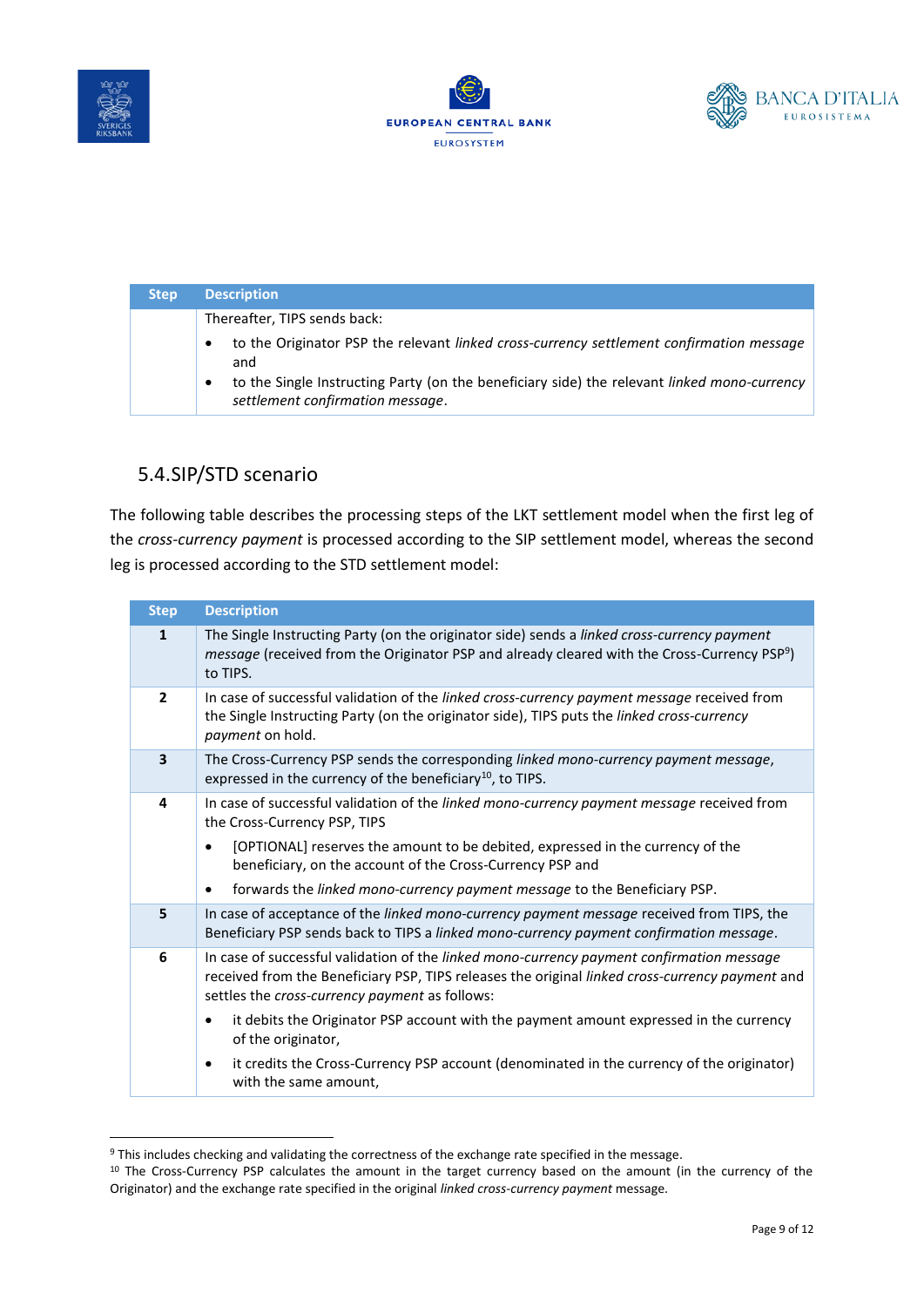





| <b>Step</b> | <b>Description</b>                                                                                                                                                              |
|-------------|---------------------------------------------------------------------------------------------------------------------------------------------------------------------------------|
|             | it debits the Cross-Currency PSP account (denominated in the currency of the beneficiary)<br>$\bullet$<br>with the payment amount expressed in the currency of the beneficiary, |
|             | it credits the Beneficiary PSP account with the same amount.<br>$\bullet$                                                                                                       |
|             | Thereafter, TIPS sends back:                                                                                                                                                    |
|             | to the Single Instructing Party (on the originator side) the relevant <i>linked cross-currency</i><br>٠<br>settlement confirmation message and                                  |
|             | to the Cross-Currency PSP and to the Beneficiary PSP the relevant linked mono-currency<br>$\bullet$<br>settlement confirmation message.                                         |

#### 5.5.SIP/SIP scenario

The following table describes the processing steps of the LKT settlement model when both legs of the *cross-currency payment* are processed according to the SIP settlement model:

| <b>Step</b>              | <b>Description</b>                                                                                                                                                                                                                                                          |
|--------------------------|-----------------------------------------------------------------------------------------------------------------------------------------------------------------------------------------------------------------------------------------------------------------------------|
| 1                        | The Single Instructing Party (on the originator side) sends a linked cross-currency payment<br><i>message</i> (received from the Originator PSP and already cleared with the Cross-Currency PSP <sup>11</sup> )<br>to TIPS.                                                 |
| $\overline{\phantom{a}}$ | In case of successful validation of the linked cross-currency payment message received from<br>the Single Instructing Party (on the originator side), TIPS puts the linked cross-currency<br><i>payment</i> on hold.                                                        |
| $\overline{\mathbf{3}}$  | The Single Instructing Party (on the beneficiary side) sends a <i>linked mono-currency payment</i><br>message (received from the Cross-Currency PSP and already cleared with the Beneficiary PSP),<br>expressed in the currency of the beneficiary <sup>12</sup> , to TIPS. |
| 4                        | In case of successful validation of the linked mono-currency payment message received from<br>the Single Instructing Party (on the beneficiary side), TIPS releases the original linked cross-<br>currency payment and settles the cross-currency payment as follows:       |
|                          | it debits the Originator PSP account with the payment amount expressed in the currency<br>of the originator,                                                                                                                                                                |
|                          | it credits the Cross-Currency PSP account (denominated in the currency of the originator)<br>with the same amount,                                                                                                                                                          |
|                          | it debits the Cross-Currency PSP account (denominated in the currency of the beneficiary)<br>with the payment amount expressed in the currency of the beneficiary,                                                                                                          |
|                          | it credits the Beneficiary PSP account with the same amount.                                                                                                                                                                                                                |
|                          | Thereafter, TIPS sends back:                                                                                                                                                                                                                                                |

<sup>&</sup>lt;sup>11</sup> This includes checking and validating the correctness of the exchange rate specified in the message.

<sup>&</sup>lt;sup>12</sup> The Cross-Currency PSP calculates the amount in the target currency based on the amount (in the currency of the Originator) and the exchange rate specified in the original *linked cross-currency payment* message.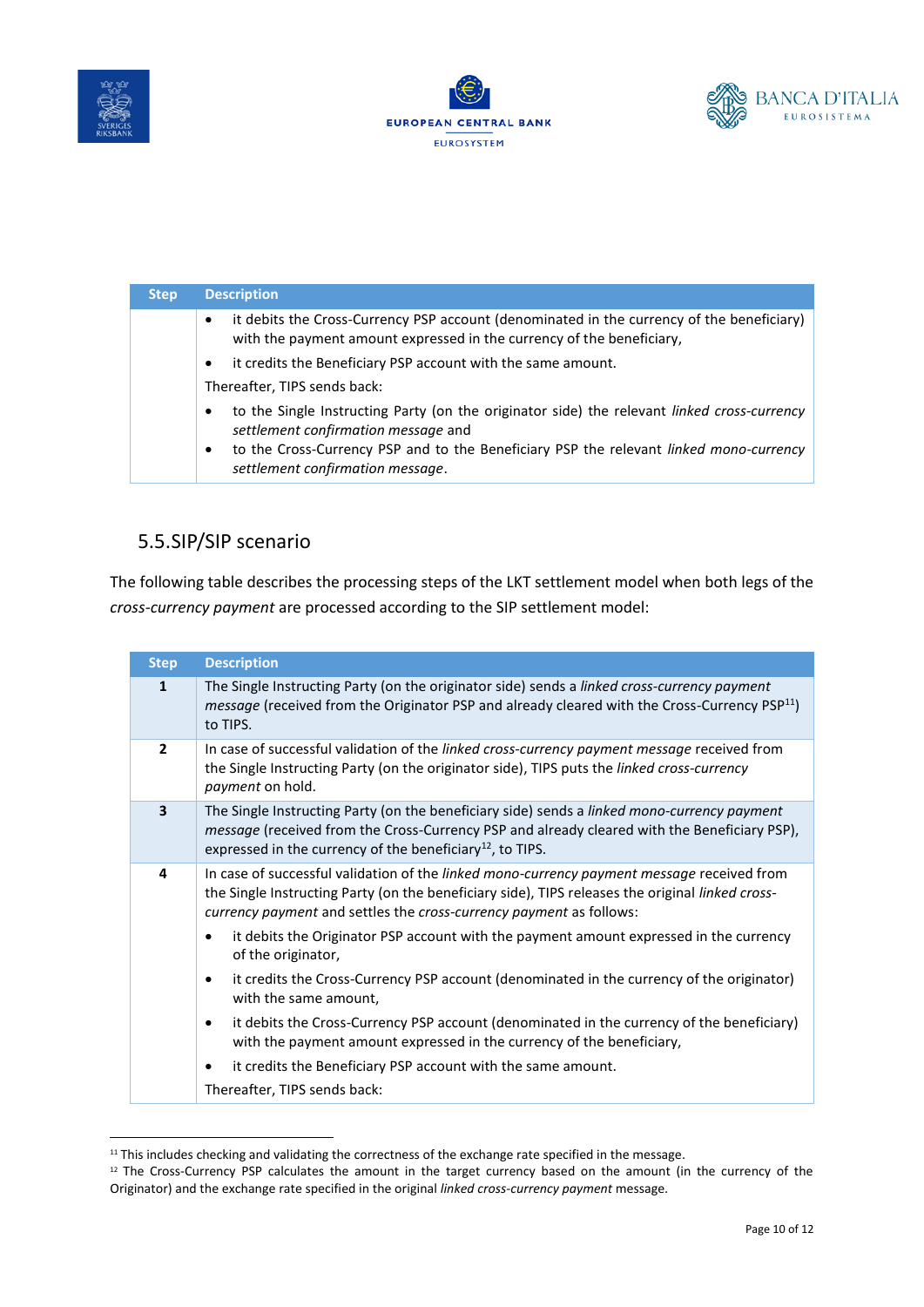





| Step. | <b>Description</b>                                                                                                                                                                                                                                                                             |
|-------|------------------------------------------------------------------------------------------------------------------------------------------------------------------------------------------------------------------------------------------------------------------------------------------------|
|       | to the Single Instructing Party (on the originator side) the relevant linked cross-currency<br>$\bullet$<br>settlement confirmation message and<br>to the Single Instructing Party (on the beneficiary side) the relevant <i>linked mono-currency</i><br>٠<br>settlement confirmation message. |

## 6. Settlement risk

This Chapter provides details concerning the potential implications of the reservation of funds, described in the previous Chapter as an optional step of the LKT settlement model, on the overall settlement risk for the model itself.

For the considerations illustrated in the two following Sections, the *Settlement Risk* for a given settlement model is defined as the fail rate of instant payments due to lack of liquidity in TIPS for the account (or accounts) to be debited<sup>13</sup>.

#### 6.1.The current (mono-currency) scenario

Based on the afore-mentioned definition, both (mono-currency) settlement models existing today in TIPS (i.e. the standard SCT-Inst model and the SIP model) entail the same settlement risk. In fact, for both settlement models the fail rate only depends on the likelihood that the Originator PSP does not hold sufficient liquidity in the account to be debited, regardless whether such liquidity is reserved or not during the settlement process.

The only difference between the two settlement models lays in the involvement of the Beneficiary PSP in case a transaction fails because of lack of liquidity. Indeed, with the SCT-Inst model the Beneficiary PSP is never involved in the processing (as the transaction fails for lack of liquidity during the reservation phase, i.e. before the payment is forwarded to the Beneficiary PSP), whereas with the SIP model the Beneficiary PSP becomes aware of a failure scenario due to lack of liquidity, as it occurs after the Beneficiary PSP has already confirmed (to the Single Instructing Party) the acceptance of the payment.

It is worth mentioning the Settlement Risk in TIPS is currently negligible in TIPS (its order of magnitude is 10<sup>-5</sup>).

<sup>&</sup>lt;sup>13</sup> For example, a fail rate equal to 0.05 indicates that 5% of all transactions processed in TIPS with a given settlement model fails due to lack of liquidity on the debtor account (or accounts).